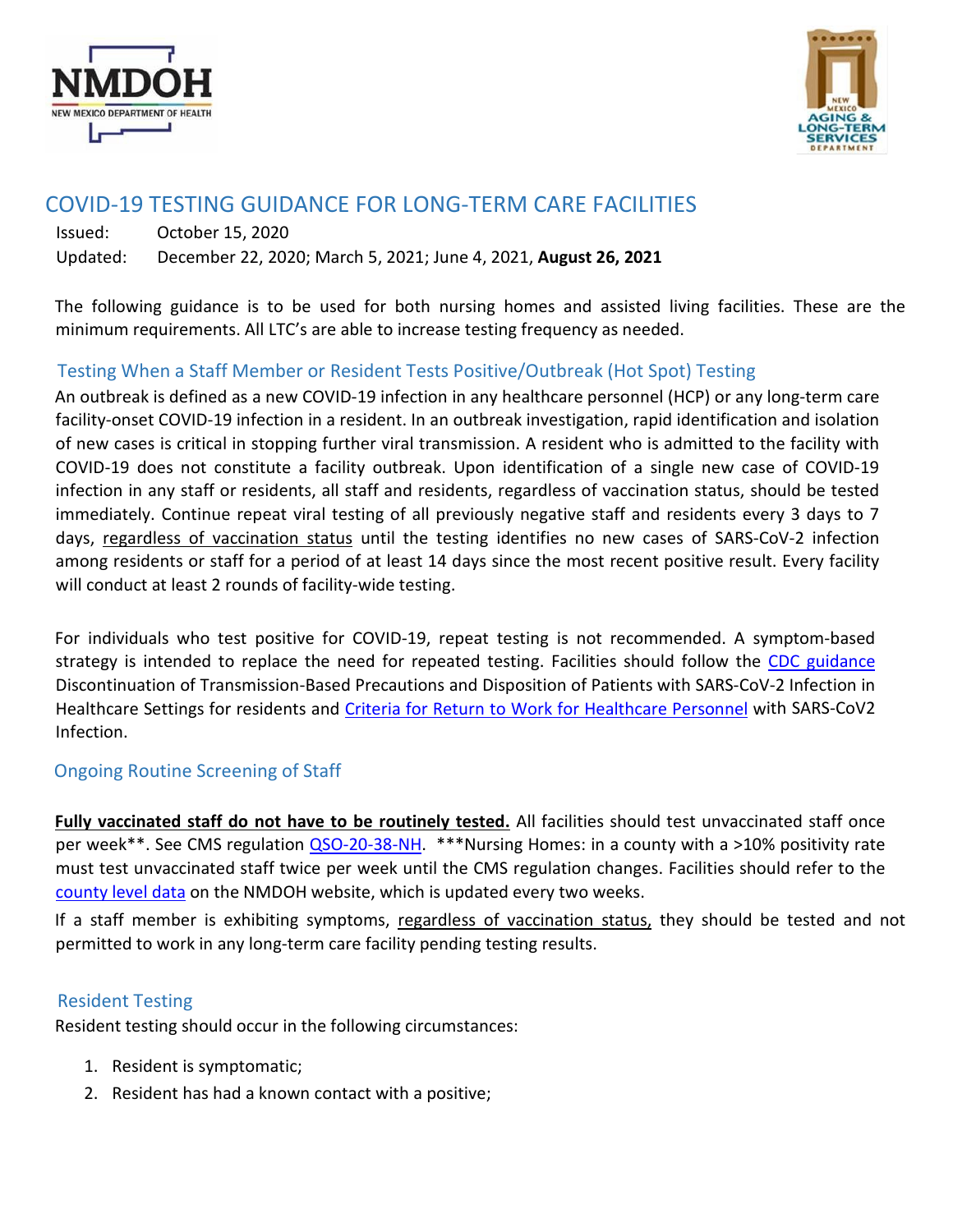



- 3. Unvaccinated residents who regularly leave the facility test according to Table 1 below.
- 4. The facility has a new positive test and is considered a 'hot spot'/outbreak requiring 100% testing of staff and residents, regardless of vaccination status for at least two consecutive weeks with no new positive tests identified.

#### Resident and Staff Exposures:

- $\triangleright$  Fully vaccinated asymptomatic staff with [higher-risk exposures](https://www.cdc.gov/coronavirus/2019-ncov/hcp/guidance-risk-assesment-hcp.html) [wh](https://www.cdc.gov/coronavirus/2019-ncov/hcp/guidance-risk-assesment-hcp.html)o remain asymptomatic do not need to quarantine from work or the community for 14 days following their exposure. If signs or symptoms develop at any time in the 14 days following exposure, staff should seek testing and isolate at home.
- $\blacktriangleright$ *Unvaccinated staff are required to quarantine for 14 days following an exposure.* If signs or symptoms develop at any time in the 14 days following exposure, staff should seek testing and continue isolating at home. Please see the updated [CDC Recommendations](https://www.cdc.gov/coronavirus/2019-ncov/hcp/infection-control-after-vaccination.html) [fo](https://www.cdc.gov/coronavirus/2019-ncov/hcp/infection-control-after-vaccination.html)r more information.
- $\blacktriangleright$ Asymptomatic HCP wit[h a](https://www.cdc.gov/coronavirus/2019-ncov/hcp/guidance-risk-assesment-hcp.html) [higher-risk exp](https://www.cdc.gov/coronavirus/2019-ncov/hcp/guidance-risk-assesment-hcp.html)osure and patients or residents with prolonged close contact (within 6 feet for a cumulative total of 15 minutes or more over a 24-hour period) with someone with SARS-CoV-2 infection, regardless of vaccination status, should have a series of two viral tests for SARS-CoV-2 infection. In these situations, testing is recommended immediately and 5–7 days after exposure.
- People with SARS-CoV-2 infection in the last 90 days do not need to be tested if they remain asymptomatic, including those with a known contact.
- Resident Exposures: Fully vaccinated residents should continue to quarantine for 14 days following prolonged close contact (within 6 feet for a cumulative total of 15 minutes or more over a 24-hour period) with someone with SARS-CoV-2 infection

| County Color/          | Staff                                                                        |                            | Residents                                                               |                                                                         |
|------------------------|------------------------------------------------------------------------------|----------------------------|-------------------------------------------------------------------------|-------------------------------------------------------------------------|
| <b>Facility Status</b> | Vaccinated                                                                   | Unvaccinated               | Vaccinated                                                              | Unvaccinated                                                            |
| <b>Blue</b>            | No routine testing<br>requirements<br>When symptomatic<br>➢<br>Exposure<br>⋗ | Test 100% once per<br>week | No routine testing<br>requirements<br>When symptomatic<br>⋗<br>Exposure | No routine testing<br>requirements<br>When symptomatic<br>⋗<br>Exposure |
| Yellow                 | No routine testing<br>requirements<br>When symptomatic<br>➢<br>Exposure      | Test 100% once per<br>week | No routine testing<br>requirements<br>When symptomatic<br>➤<br>Exposure | No routine testing<br>requirements<br>When symptomatic<br>⋗<br>Exposure |

#### TABLE 1: Routine Testing Intervals Facilities must refer to the [County Data located here.](https://cv.nmhealth.org/public-health-orders-and-executive-orders/county-data/)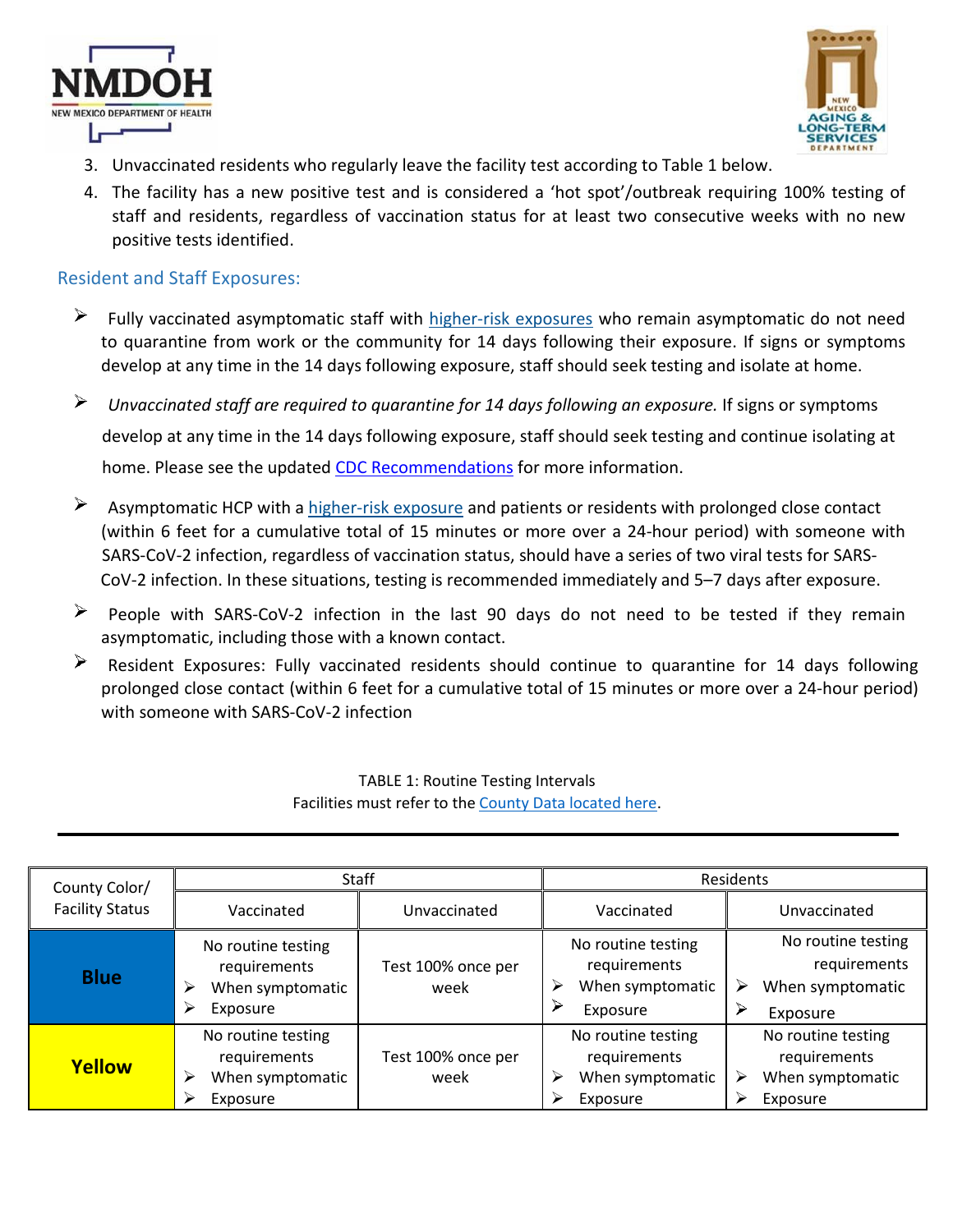| NEW MEXICO DEPARTMENT OF HEALTH |
|---------------------------------|



|                                   |                                                                                |                                                                                                                                                                                                                                                                                         |                                                                                     | DEPARTMENT                                                                          |
|-----------------------------------|--------------------------------------------------------------------------------|-----------------------------------------------------------------------------------------------------------------------------------------------------------------------------------------------------------------------------------------------------------------------------------------|-------------------------------------------------------------------------------------|-------------------------------------------------------------------------------------|
| <b>Orange</b>                     | No routine testing<br>requirements<br>When symptomatic<br>➤<br>⋗<br>Exposure   | Test 100% twice per<br>week                                                                                                                                                                                                                                                             | No routine testing<br>requirements<br>When symptomatic<br>➤<br>≻<br>Exposure        | No Routine testing<br>requirements<br>When symptomatic<br>➤<br>Exposure<br>➤        |
| <b>Red</b>                        | No routine testing<br>requirements<br>When symptomatic<br>≻<br>⋗<br>Exposure   | Tests 100% twice per<br>week                                                                                                                                                                                                                                                            | No routine testing<br>requirements<br>When symptomatic<br>➤<br>⋗<br>Exposure        | No routine testing<br>requirements<br>When symptomatic<br>➤<br>≻<br>Exposure        |
| <b>New Positive</b><br>/ Hot Spot | Test 100% once per<br>week until no new<br>positives identified for<br>14 days | <b>Blue or Yellow</b><br>➤<br>County: Test 100%<br>once per week until<br>no new positives<br>identified in facility<br>for 14 days<br>Orange or Red<br>➤<br>County: test 100%<br>twice per week<br>until no new<br>positives are<br>identified, and<br>county is in blue or<br>yellow. | ≻<br>Test 100% once per<br>week until no new<br>positives identified<br>for 14 days | Test 100% once per<br>➤<br>week until no new<br>positives identified<br>for 14 days |

NOTE: Staff or residents who have tested positive in the previous 90 days should not be retested unless they develop new symptoms of COVID-19.

Staff includes employees, consultants, contractors, volunteers, and caregivers who provide care and services to residents on behalf of the facility, and students in the facility's nurse aide training programs or from affiliated academic institutions. For purposes of testing "individuals providing services under arrangement and volunteers," facilities should prioritize those who are regularly in the facility (e.g., weekly) and have contact with residents or staff.

## Antigen Testing Guidance

New Mexico recognizes that the utility of antigen tests is limited for routine surveillance purposes in some settings and is directing facilities to use antigen tests in the following circumstances ONLY:

- 1. Immediate testing of a symptomatic staff or resident.
- 2. Immediate testing of an exposed staff or resident.
- 3. During outbreak/hotspot testing when access to PCR testing is limited by lack of supplies or a test turnaround time that exceeds 72 hours.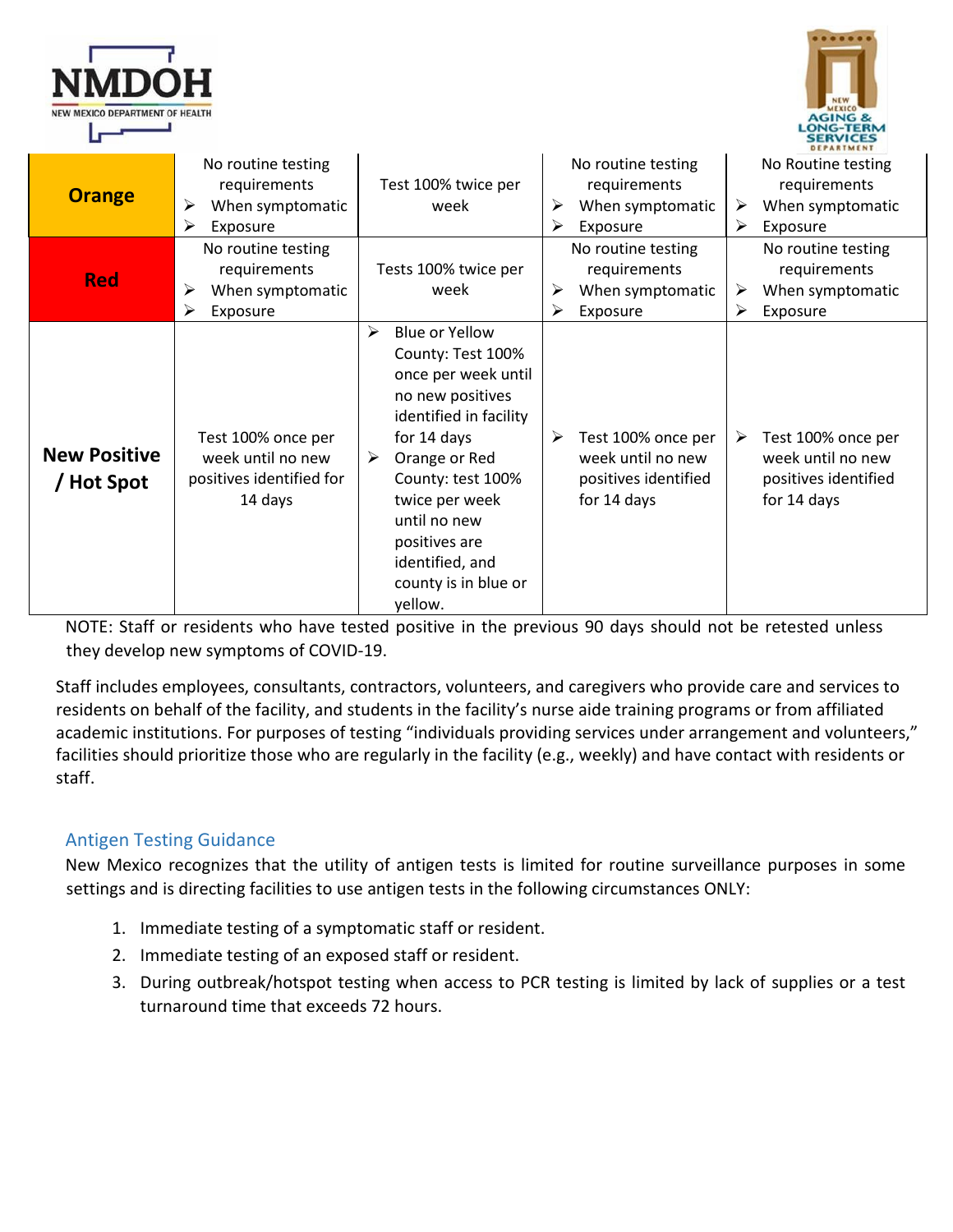



## Reporting Requirements for SARS-CoV-2 Point of Care (POC) tests

Every COVID-19 te[s](https://www.cdc.gov/coronavirus/2019-ncov/lab/reporting-lab-data.html)ting site is [required to report](https://www.cdc.gov/coronavirus/2019-ncov/lab/reporting-lab-data.html) to the appropriate state or local public health department every diagnostic and screening test performed to detect SARS-CoV-2 or to diagnose a possible case of COVID-19. Point of C[a](https://www.cms.gov/Regulations-and-Guidance/Legislation/CLIA)re (POC) testing may be performed with a *[Clinical Laboratory Improvement Amendments \(CLIA\)](https://www.cms.gov/Regulations-and-Guidance/Legislation/CLIA)* [c](https://www.cms.gov/Regulations-and-Guidance/Legislation/CLIA)ertificate of waiver, but reporting of test results to state or local public health departments are mandated by the Coronavirus Aid, Relief, and Economic Security (CARES) Act. Reference Guide

| Who                                                                                                             | <b>Testing Instructions</b>                                                                                                                                                                                                     |                                                                                                                                                                                                                                                                                                                                                                                       | <b>Type of Testing</b>                                                                                                                                                     |
|-----------------------------------------------------------------------------------------------------------------|---------------------------------------------------------------------------------------------------------------------------------------------------------------------------------------------------------------------------------|---------------------------------------------------------------------------------------------------------------------------------------------------------------------------------------------------------------------------------------------------------------------------------------------------------------------------------------------------------------------------------------|----------------------------------------------------------------------------------------------------------------------------------------------------------------------------|
| New positive<br>staff or<br>resident<br>(rapid<br>response<br>initiated,<br>facility<br>considered<br>hot spot) | <b>Nursing Homes</b>                                                                                                                                                                                                            | ➤<br>100% testing of all residents, regardless of<br>vaccination status,<br>100% testing of all vaccinated staff once per<br>week,<br>100% testing either once or twice per week of<br>$\blacktriangle$<br>all unvaccinated staff<br>depending upon county color, until no new<br>positives are identified for at least 14 days from<br>the initial positive test                     | RT-PCR specimen for<br>transport to laboratory<br>or antigen test if access<br>to PCR testing is limited<br>by supplies, or test<br>turnaround time                        |
|                                                                                                                 | <b>Assisted Living</b><br><b>Facilities</b>                                                                                                                                                                                     | $\blacktriangle$<br>100% testing of all residents, regardless of<br>vaccination status,<br>100% testing of all vaccinated staff once per<br>$\blacktriangle$<br>week,<br>100% testing either once or twice per week of<br>⋗<br>all unvaccinated staff<br>depending upon county color, until no new<br>positives are identified for at least 14 days from<br>the initial positive test | exceeds 72 hours                                                                                                                                                           |
| Symptomatic<br>staff or<br>resident                                                                             | Staff with symptoms or signs of COVID-19, vaccinated or not<br>vaccinated, must be tested immediately. Perform test of<br>symptomatic staff or resident. If the antigen test indicates positive<br>no confirmatory test needed. |                                                                                                                                                                                                                                                                                                                                                                                       | Antigen test if available<br>and/or RT-PCR specimen for<br>transport to laboratory if LTC<br>does not have an antigen<br>test or if the antigen test<br>result is negative |
| Unvaccinated<br>Residents who<br>leave the<br>facility<br>regularly                                             | Unvaccinated residents who leave regularly: Test twice a month                                                                                                                                                                  |                                                                                                                                                                                                                                                                                                                                                                                       | RT-PCR specimen for<br>transport to laboratory                                                                                                                             |